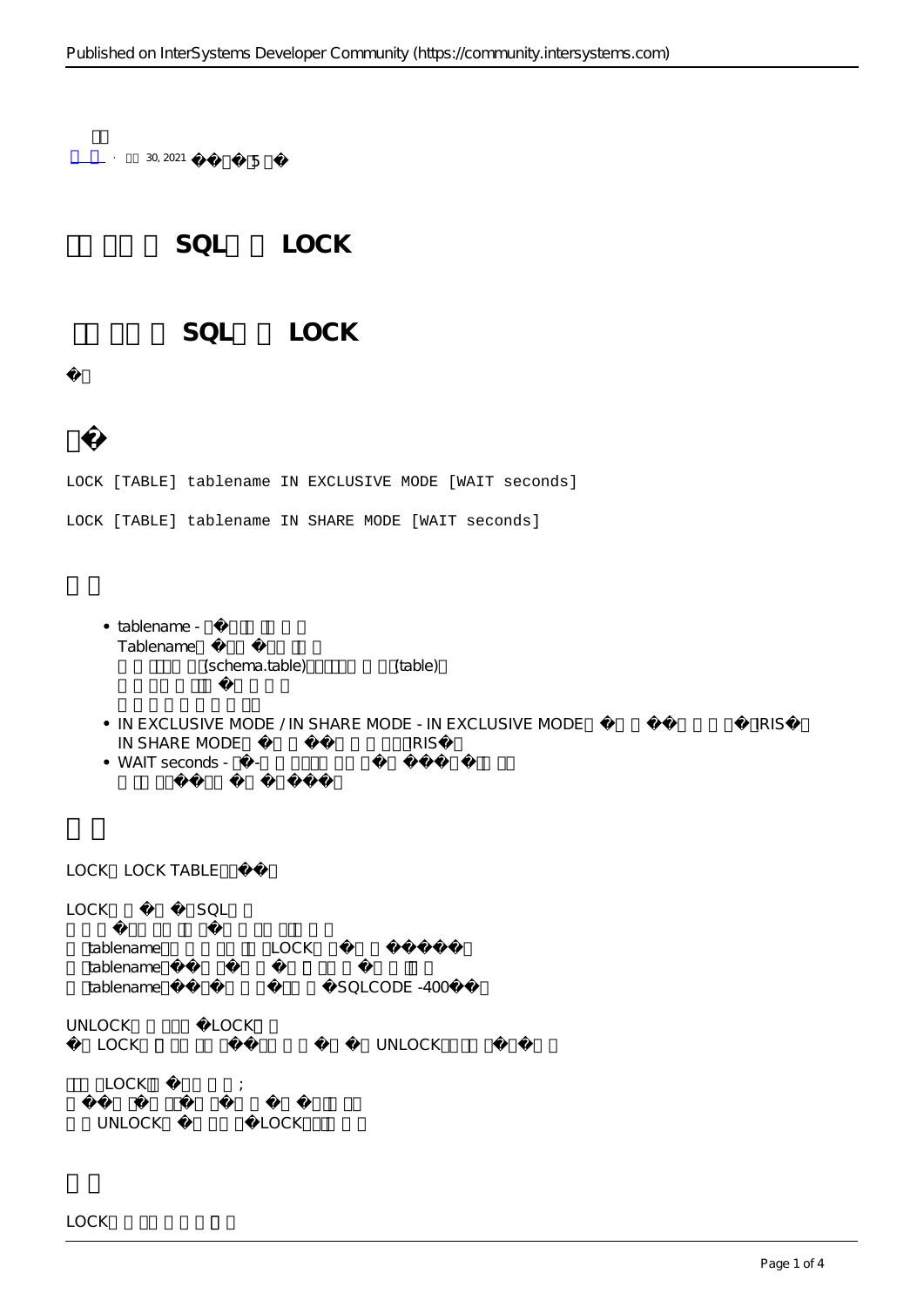LOCK IN SHARE MODE  $S$  FLECT LOCK IN EXCLUSIVE MODE THE RELATION INSERT UPDATE DELETE IN EXCLUSIVE MODE, INSERT UPDATE  $SOLCODE -99$  () %CHECKPRIV \$SYSTEM.SQL.Security.CheckPrivilege()

 $\mathcal{L}$ 

IN EXCLUSIVE MODE INSERT UPDATE DELETE

LOCK SHARE EXCLUSIVE

SHARE EXCLUSIVE EXCLUSIVE EXCLUSIVE UNLOCK<br>"SHARF" "UNLOCK" "SHARE" - LOCK mytable IN SHARE MODE可以防止其他进程对mytable发出EXCLUSIVE锁,或者调用DDL操作,比如DROP TABLE。 - LOCK mytable IN EXCLUSIVE MODE mytable EXCLUSIVE SHARE mytable DDL (DROP TABLE)

 $LOCK$ LOCK READ UNCOMMITTED ( SELECT ) SELECT

EXCLUSIVE

如果一个表在SHARE模式下已经被其他用户锁定,也可以在SHARE模式下锁定该表,但不能在EXCLUSIVE

SQLCODE -110 %msg :

LOCK SQL LOCK SQLCODE -110 WAIT SQL SQL SQL \$SYSTEM.SQL.Util.SetOption() ProcessLockTimeout LOCK TIMEOUT SQL set OPTION (SET OPTION SQL Shell )<br>SOI SQL SQL<br>SQL  $-$  SQL SQL  $\sim$  SQL $\sim$  10 方式: \$SYSTEM.SQL.Util.SetOption() LockTimeout **ProcessLockTimeout** ProcessLockTimeout - Personal property of the SQL and SQL square state of the SQL square state of the SQL square state of the SQL  $($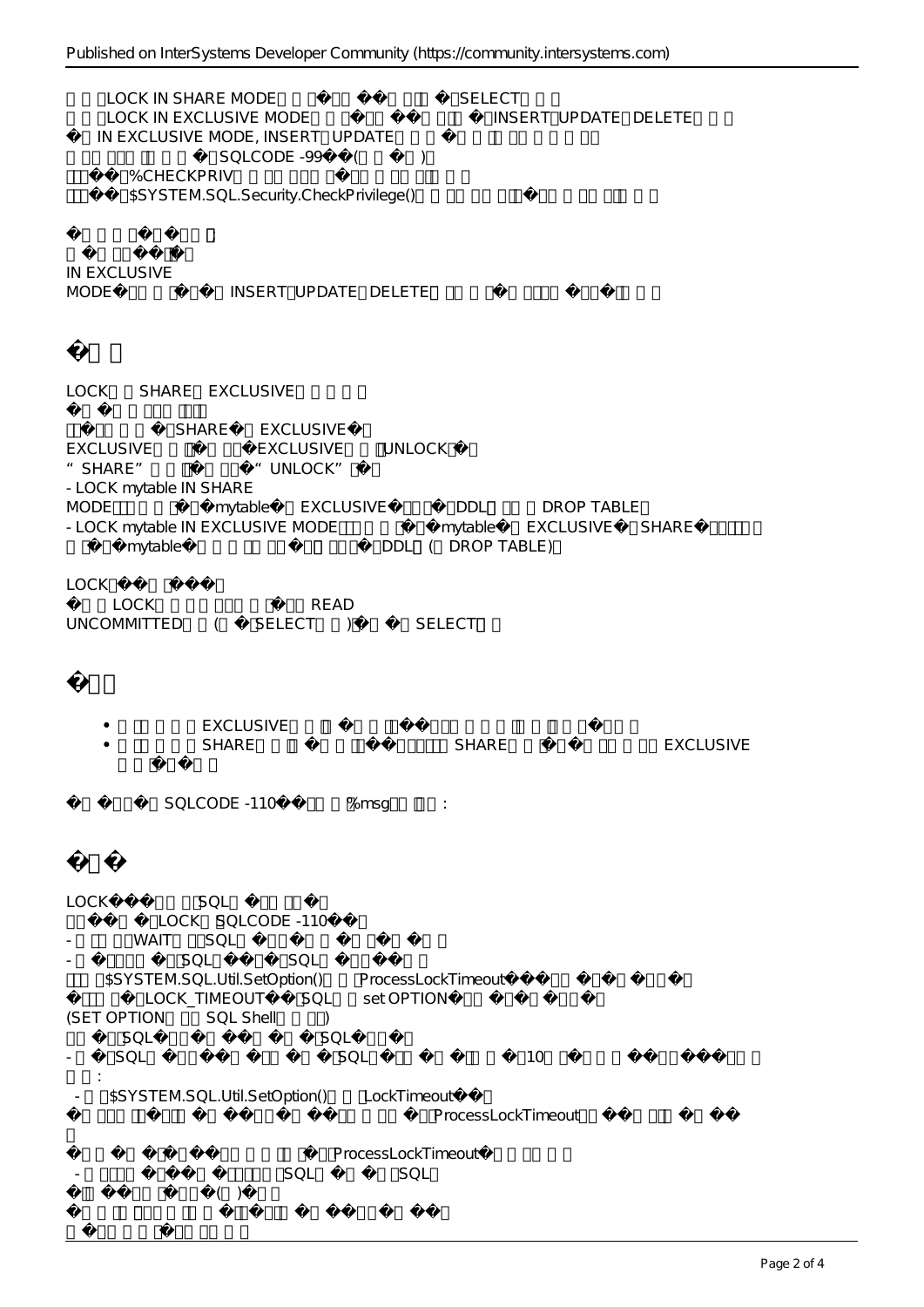\$SYSTEM.SQL.Util.GetOption("LockTimeout")

## \$SYSTEM.SQL.Util.GetOption("ProcessLockTimeout")

LOCK LOCK UNLOCK

```
DDL ALTER TABLE DELETE TABLE
INSERT UPDATE DELETE
\ddot{\hspace{1.5cm}},
( 1000)
\mathsf{LOCK}INSERT UPDATE DELETE %NOLOCK LOCK
  LOCK TIMEOUT SQL SET
OPTION INSERT UPDATE DELETE SELECT
SQL $SYSTEM.SQL.Util.SetOption() CachedQueryLockTimeout
      SQLClassMethod Lock()
{
    n SQLCODE,%msg
    &sql(
       CREATE TABLE mytest (
          ID NUMBER(12,0) NOT NULL,
           CREATE_DATE DATE DEFAULT CURRENT_TIMESTAMP(2),
           WORK_START DATE DEFAULT SYSDATE
       ) 
    )
   if SQLCODE = 0 {
       w !,"???" 
   \} elseif SQLCODE = -201 {
       w !,"?????" 
    } else { 
       w !,"SQL???????: ",SQLCODE
       q 
    }
}
ClassMethod Lock1()
{
    n SQLCODE,%msg
```